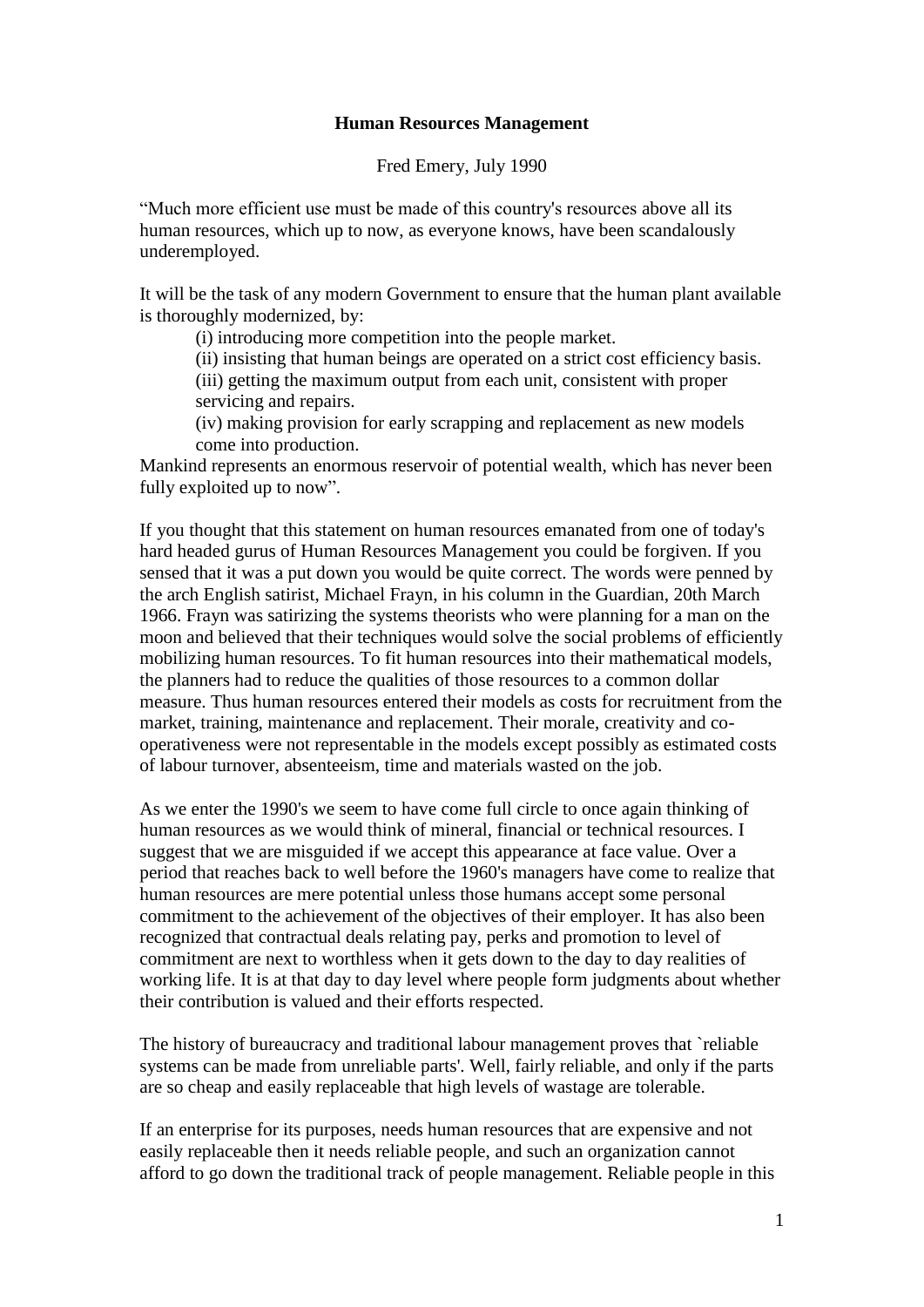context are people who can be relied upon not just because of the skills and knowledge that they can bring to bear but because of their personal commitment to seeing that jobs get done properly and efficiently. This principle is simple and straight forward. Translation of this principle into organizational practice requires two steps (at least):

- **•** personal commitment has to be created,
- the person has to know what jobs are important, at what times.

I think we know some of the solutions to making the first step.

However, we should perhaps first review our hard earned knowledge of `solutions' that have proven useless. When we are talking about the sort of personal commitment that carries over to the daily activity in the workplace then we can place into the waste basket such things as exhortations and glossy communications from on high, profit sharing and advisory bodies such as joint consultative committees and Works Councils. Schemes for worker representatives on corporate boards deserve a special place near the bottom of the waste basket. These things might all serve to convey messages about togetherness or mutual distrust but they neither create nor sustain personal commitment on the job.

In ordinary circumstances people will take responsibility for seeing through to completion courses of action that they have chosen, or have had a significant say in choosing. If pressured to pursue a course of action of someone else's choosing they will seek the easiest way of appearing to meet the other's demands, or some excuse for not being able to do so. The obvious solution to creating committed employees is to involve them, as far as is possible, in the setting of task goals and in deciding the courses of action. This is quite a radical way in which to approach the design of jobs. It is diametrically opposed to the principle of locating goal setting and decision making at least one level above that of the `doers' (which must be done to make a `reliable system from unreliable parts').

The second step bridges the gap between theory (principles) and the concrete organization. This step places the principles in the context of the enterprise that maintains special forms of interdependence with particular parts of its environment by organizing the activity of particular kinds of people around particular material means and inputs. Only `open sociotechnical systems' theory provides a systematic way of defining this sort of context and hence of placing `human resources management' into a practical context. Sociotechnical systems can be studied from their economic and political aspects but such studies cannot encompass the concrete realities of substantive sociotechnical systems. The social and technical systems can be considered separately if our prime concern is with some or other of their subsystems, e.g. a grievance procedure or a boiler house. It is, however, only in consideration of how we can achieve joint optimization of the directively correlated sociotechnical system that we can decide what tasks have to be carried out, in what order and with what priorities.

What I am saying is that `human resources management' is a subclass of the problem of co-ordinating social and technical systems to yield viable productive enterprises (or, as the military prefer, `viable destructive enterprises'). By implication `human